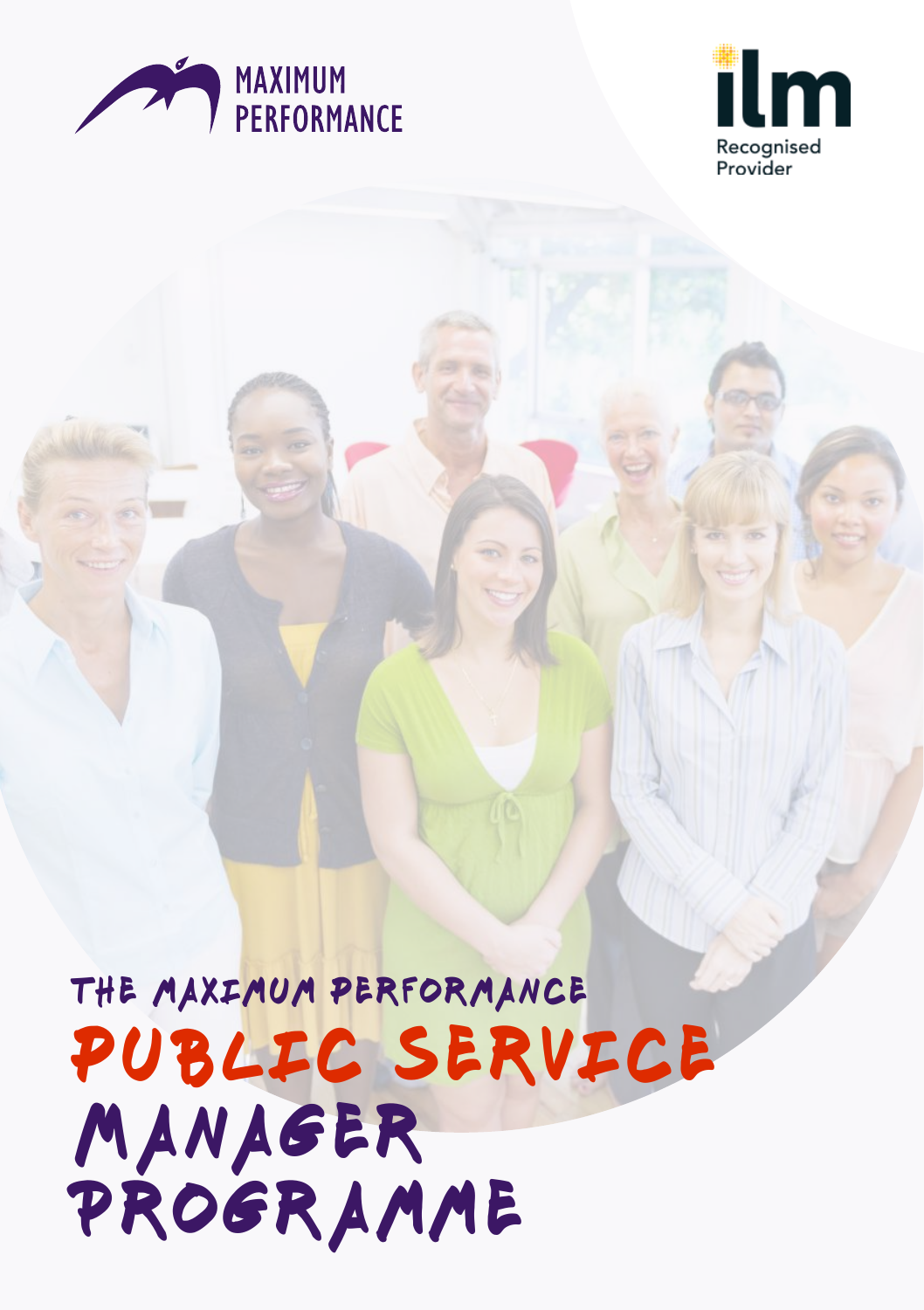## CONTENTS

| 4  | Your programme (at a glance) |
|----|------------------------------|
| 6  | Introduction                 |
| 8  | Your programme director      |
| 10 | Your guest presenter         |
| 12 | Fact file                    |
| 14 | Your programme (in detail)   |
| 24 | Contact details              |

**There's never been a tougher time to be a manager in a public service organisation.** Volatility, uncertainty, complexity and ambiguity – the classic VUCA environment – are the order of the day. If this is the new normal, you need all the help you can get.

And that's why we developed this programme. Inspired by a tried-and-tested programme we already deliver for private sector organisations, this programme has been designed by our two lead specialists in public service management – Amanda Dudman and David Elverson. Amanda focuses on the management side of the equation, helping even the most experienced managers find new ways of working more effectively, while David focuses on supporting the commercial agenda.

Aimed at public service managers and leaders who line manage others, this ILM-recognised programme takes a modular approach and gives participants plenty of tools and strategies for dealing with current challenges in the workplace through expert trainer input and skills practice.

In addition, there is the opportunity to learn from peers, share experiences, address how to deal with the more challenging issues, and prepare action plans to implement with confidence back at work.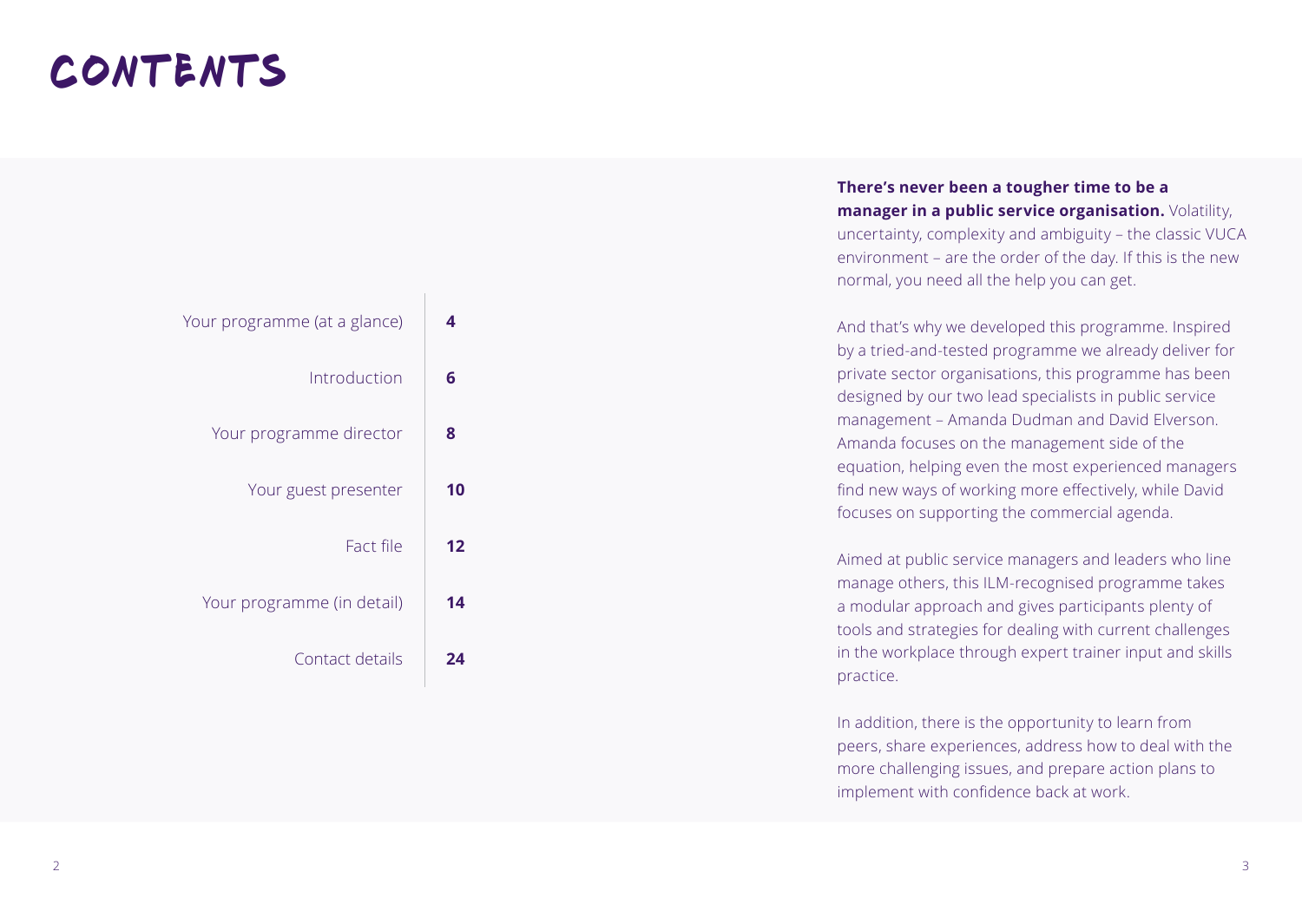## AT A GLANCE

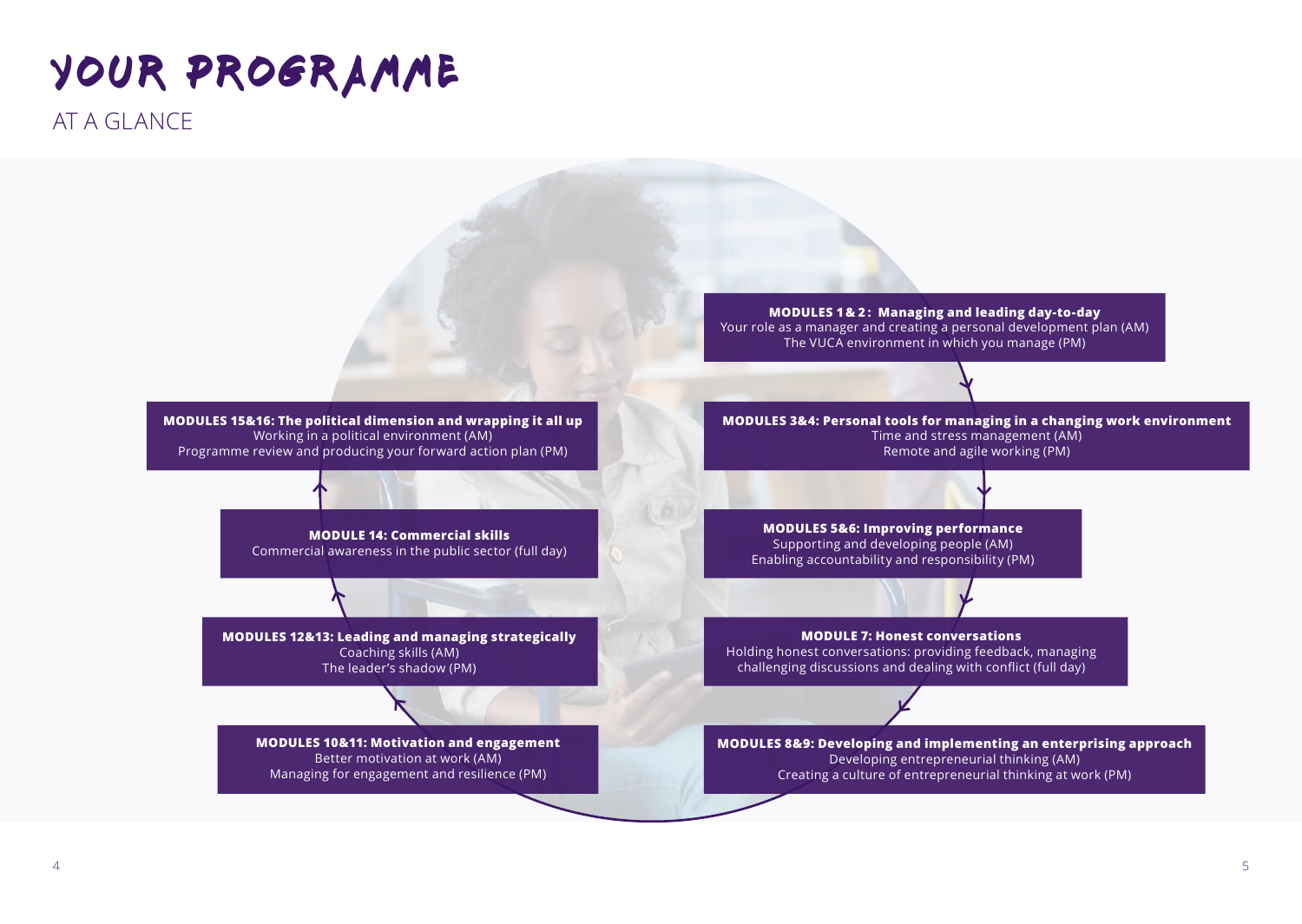## introduction

**Tough times continue for public services as internal and external drivers in a fast-moving landscape put ever more pressure on managers, the 'squeezed middle'.** Demands on resources and time mean that managers need practical and workable everyday solutions and approaches that support them in their busy, stretching daily work.

This programme helps managers make things better on a daily basis through skills and confidence building, enabling them to tackle the difficult and the challenging with greater assertiveness. The learning days use expert input, coaching support and peer-topeer learning to generate and share new ideas and approaches.

There are some 'must do' threads that run through the whole programme – accountability, responsibility, personal impact, better communication, better engagement. The focus is on what makes a difference, often through incremental gains, being effective with time, and holding people accountable through positive feedback conversations.

But we also put a strong focus on commercialism and the entrepreneurial skills that requires, helping challenge existing ways of thinking and generating the new approaches necessary for public service organisations – and those who work in them – to survive and thrive in a VUCA environment.

And the strict limit on the group size (a maximum of 12 participants) ensures that each participant has ample opportunity to discuss their challenges on a one-to-one basis with the expert trainers.

#### **EXPERT TRAINERS**

A programme like this stands or falls on the quality of the trainers. You couldn't be in safer hands than those of our two experts, both of whom draw on their considerable experience of working in local government and delivering learning and development programmes to leaders and managers in diverse public services and wider settings.

**Amanda Dudman** is the programme director. Positive-minded and energetic, she is a qualified coach and widely respected trainer in her field. She models and uses a coaching approach in learning sessions and offers continuous individual and group support.

**David Elverson** is the guest presenter, widely and highly regarded for his work in supporting public service organisations to develop commercially. He does this at a strategic level as a consultant and also at a very practical level, training thousands of public service managers in commercial awareness and entrepreneurial thinking.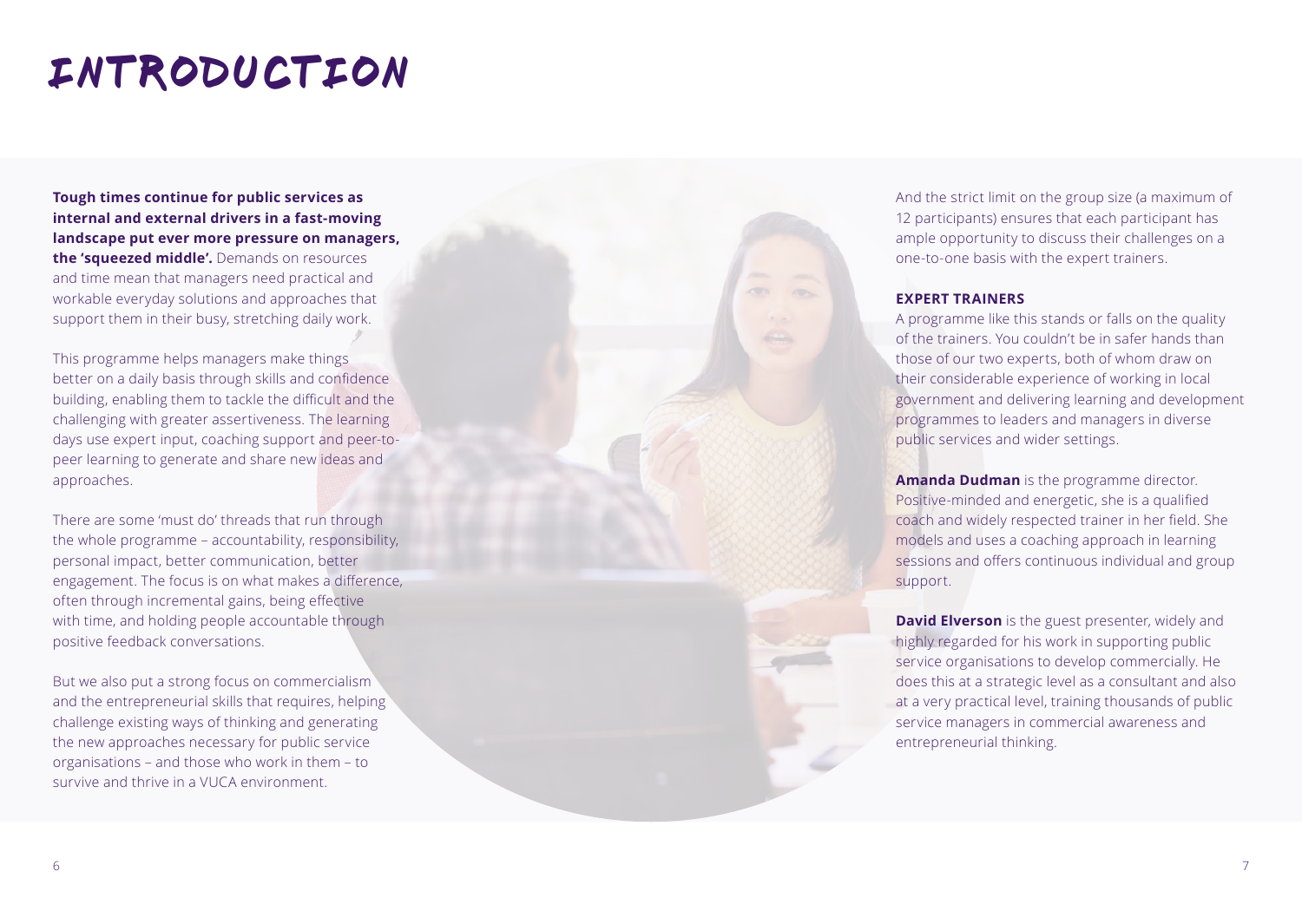## YOUR PROGRAMME director



**AMANDA DUDMAN** is a highly experienced coach, trainer and facilitator specialising in providing leadership coaching, management development programmes and facilitation services, primarily to the public and VCSE sectors.

She enjoyed a fifteen-year career in the VCSE sector, including two assistant directorships, before setting up her own consultancy in 2001. Her training and consultancy work in the public sector has so far extended to facilitation sessions, focus groups, team development, personal effectiveness skills training, customer service training, performance management and appraisal skills training, as well as specialist, tailored leadership and management programmes.

Amanda's substantial public service client list includes: Surrey County Council, Buckinghamshire County Council, Wycombe District Council, Craven District Council, Aylesbury Vale District Council, Chiltern & South Bucks District Council, Central Bedfordshire Council, Bristol City Council and Northampton Council, Homes for Islington, Ministry of Justice and Her Majesty's Court Service, London Boroughs of Haringey, Greenwich and Newham, Derbyshire County Council, Wellingborough

Homes, North Herts Homes, Black Sheep CIC, Horizons Hub CIC, Surrey Community Action, Different Strokes, Northampton Partnership Homes, Play England, YMCA, Apprenticemakers, Cockpit Arts and the Social Business Alliance, etc, etc.

Her numerous professional qualifications include a Post-Graduate Certificate in Coaching and Mentoring Practice, Certified NLP Business Practitioner and Chartered Fellow CIPD. She is the author of a number of books on mentoring.

#### *See what participants have said about Amanda's programmes:*

*'Engaging personality who knows what she is doing – excellent communicator.' 'Very knowledgeable and very clear messages. She showed experience in the topic.'*

*'Positive, motivational.'*

*'Very knowledgeable and engaging.'*

*'Superb course would thoroughly recommend.'*

*'Amanda was very engaging and easy to work with.'*

*'Thank you, great course.'*

*'Very eye opening. Learnt a lot!'*

*'Very energetic, not boring!!'*

*'Amanda is very good. Have learnt a lot!'*

*'Amanda had an excellent presentation style that inspired enthusiasm within the group.' 'Extremely good.'* 

*'Excellent course content and superbly delivered – thank you.'*

*'The trainer was awesome!'*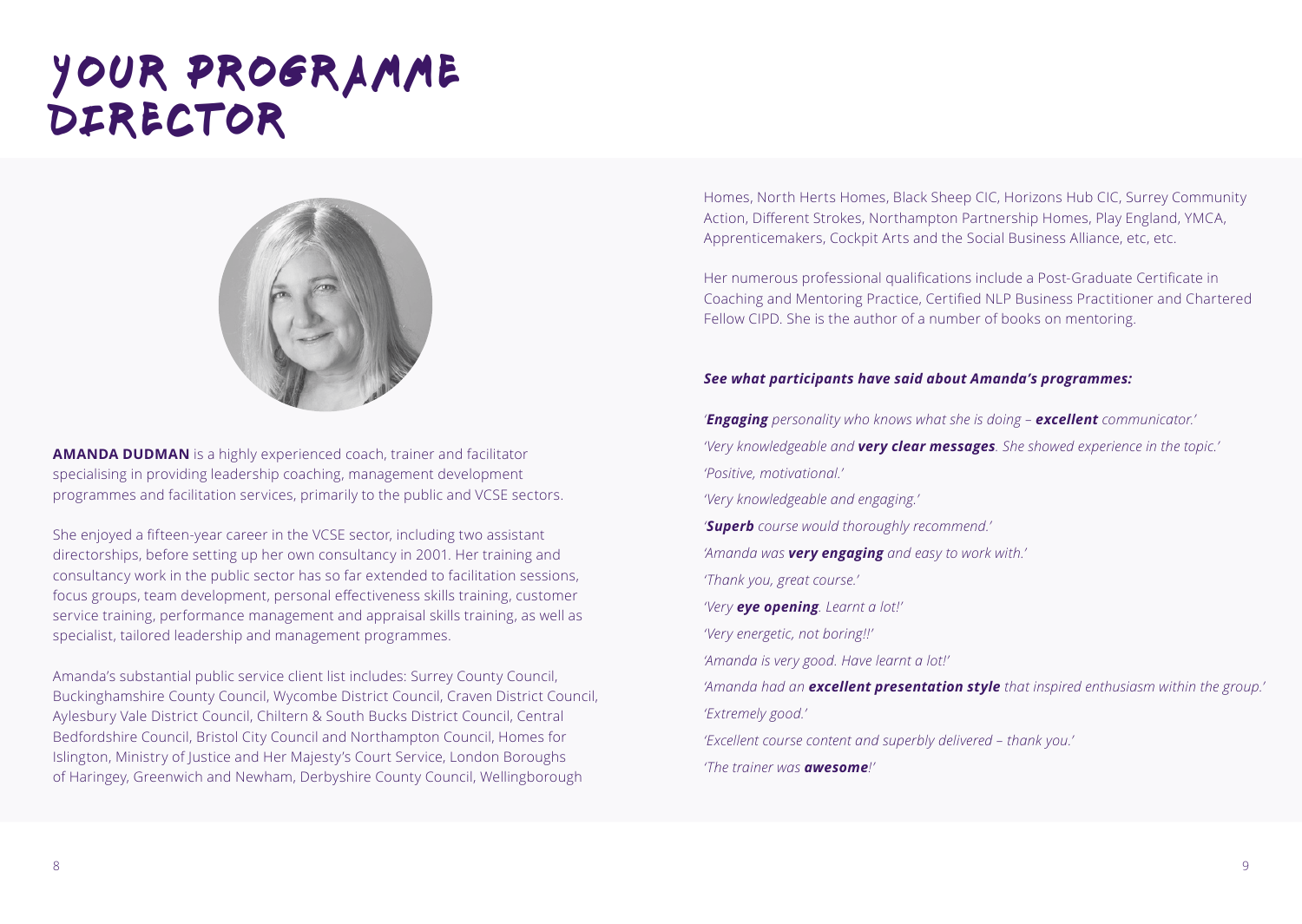## YOUR GUEST presenter



**DAVID ELVERSON** has been supporting commercial development in the public sector for the last 15 years, first as a Business Manager of a traded service of Norfolk County Council (when he undertook an MSc in Marketing focused on commercial development in the public sector) and then as a consultant with large national firms, specialising in commercial development and business case development in both the private and public sectors.

In 2014 David started his own consultancy and has now supported some forty local authorities, a number of NHS Trusts and other public-sector bodies as they develop commercially. This has involved training staff in commercial skills, advising members and senior leaders on how to embed commercial operations across their authority, and supporting specific initiatives by creating commercial business cases and marketing strategies. David has now trained over 2,500 public sector staff in commercial skills. David sits on the Cabinet Office's Quality Review Panel, is an approved consultant to the LGA's productivity expert programme and has provided extensive support to the Department of Business, Environment and Industrial Strategy (BEIS).

In 2017 David had another book published, *Commercial Gov: a practical guide to commercial development in the public sector*.

*David delivers modules 8, 9 & 14.*

#### *See what participants have said about David's programmes:*

*'Really well-presented course that gives a good grounding in commercial awareness and gives new tools and skills to improve or begin commercial sales.'*

*'Memorable and very enjoyable; delivered at the right level. Thanks David!'*

*'Very informative and challenged our ways of thinking. There are a number of elements from today that we will use to improve our ways of working commercially.'*

*'Great insight into commercial awareness, use of models and frameworks.'*

*'Dynamic and engaging.'*

#### *'Excellent.'*

*'Very knowledgeable with lots of real examples from personal experiences.'*

*'Professional, engaging, credible.'*

*'Highly knowledgeable and was able to convey message clearly (easy to understand).'*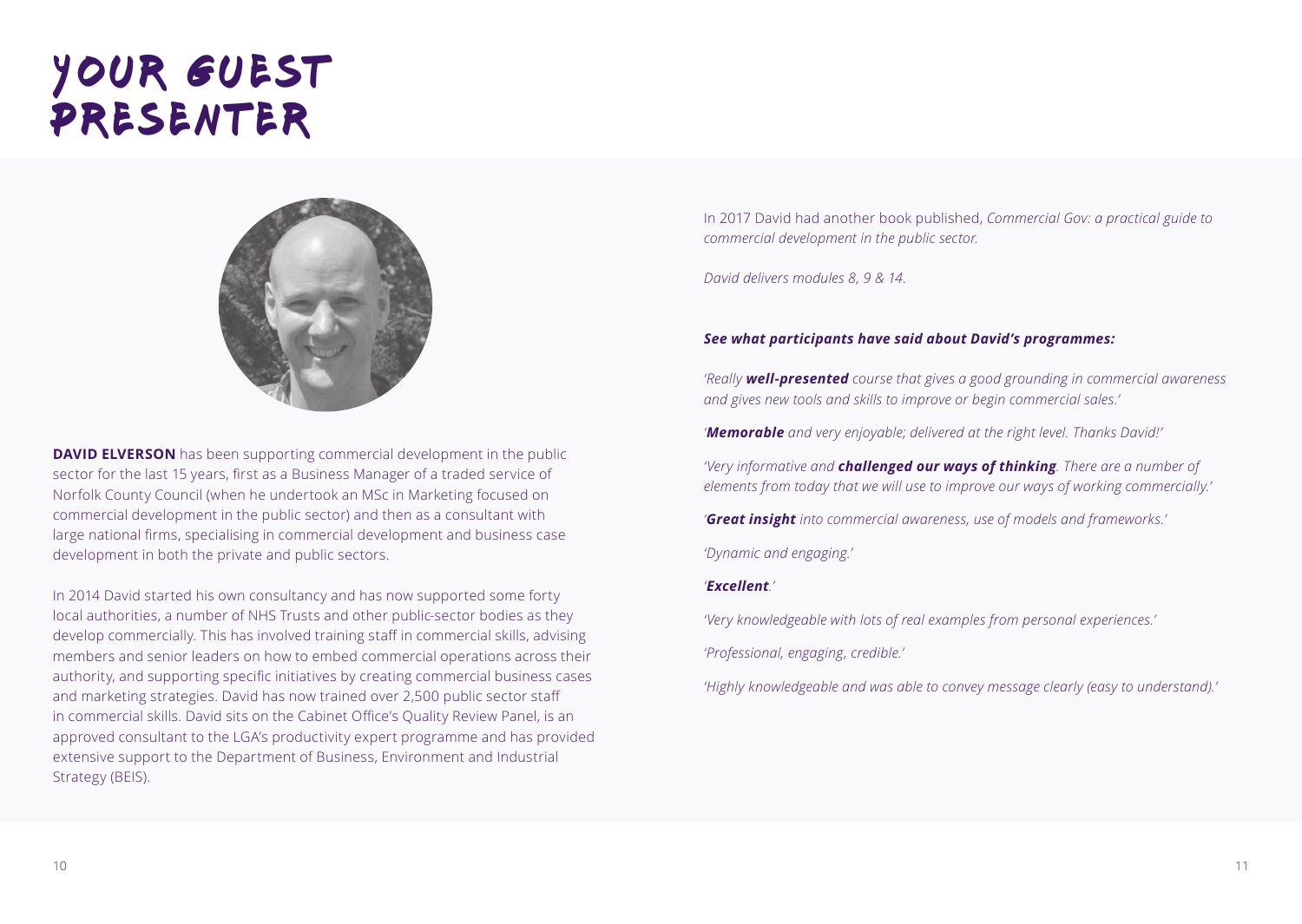# FACT FILE

#### **FORMAT**

A series of sixteen 'bite-sized' and full-day modules, over a period of nine months. Can also be delivered virtually. Or blended. Key features include:

- 'Pre-work' before each module, to ensure that all participants have addressed the issues in advance of each module, thereby allowing all the sessions to be run at the optimal level and speed
- Individual and group exercises and skills practice sessions in each module, for truly experiential learning
- Limited group size (minimum 6, maximum 12) to ensure the ideal participant: trainer ratio
- High quality programme materials (including access to ILM's online learning resources)
- ILM Development Certificate for each participant (which can be used as evidence for CPD purposes, where appropriate)

### **WHO SHOULD ATTEND?**

This management development programme has been designed specifically for public service organisations – local authorities, housing associations, NHS Trusts, VCSEs and any other organisations outside the private sector but needing to adapt to a changing and increasingly commercial world.

The programme is ideal for any manager in a public service organisation wanting to improve their management skills. It is ideal for both newly appointed or promoted managers and any managers who have been in post for a while but who have not had the benefit of attending a structured development programme.

#### **TAILORED OPTIONS**

Of course, the programme is flexible.

We can run it 'as is'.

Or we can add in some optional modules we prepared earlier (eg, 'Managing change', 'Stress awareness', 'Influencing skills' or 'Compelling communication').

Or we can use it as the starting point for a conversation with you before designing a bespoke version, just for your organisation, in order to meet your specific requirements.

Whichever option would suit you best, please give Helen Nuttall a call on **01582 463460** to talk it through.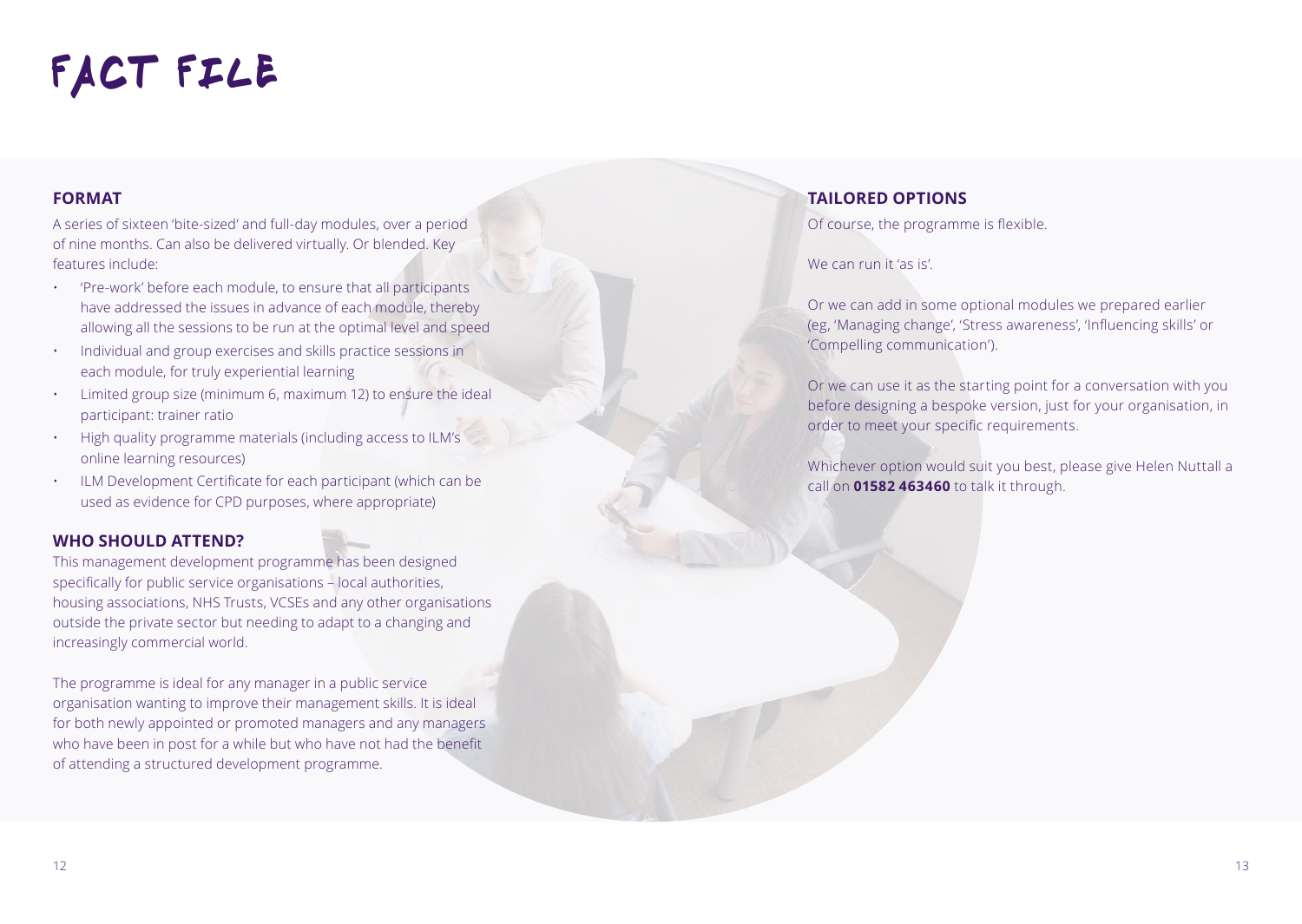IN DETAIL

### **Managing and leading day-to-day**

#### **MODULE 1**

YOUR ROLE AS A MANAGER AND CREATING A PERSONAL DEVELOPMENT PLAN

- Welcome and introductions
- Setting the scene and creating expectations introducing the programme
- Your role as a manager
- Drawing up a development plan
- Peer-to-peer development discussions

#### **MODULE 2**

THE VUCA ENVIRONMENT IN WHICH YOU MANAGE

- What is VUCA?
- VUCA insights and approaches during continuous change
- Action planning and peer learning review

### **Personal tools for managing in a changing work environment MODULE 3**

#### TIME AND STRESS

- Time thieves and pressures
- Signs of stress and spotting them
- What's in your stress container?
- Tips and ideas for managing your stress levels
- Learning review

#### **MODULE 4**

#### REMOTE AND AGILE WORKING

- ROWE (results orientated work environment)
- Managing people in a remote and agile environment
- Building trust
- Are you an agile manager?
- Learning review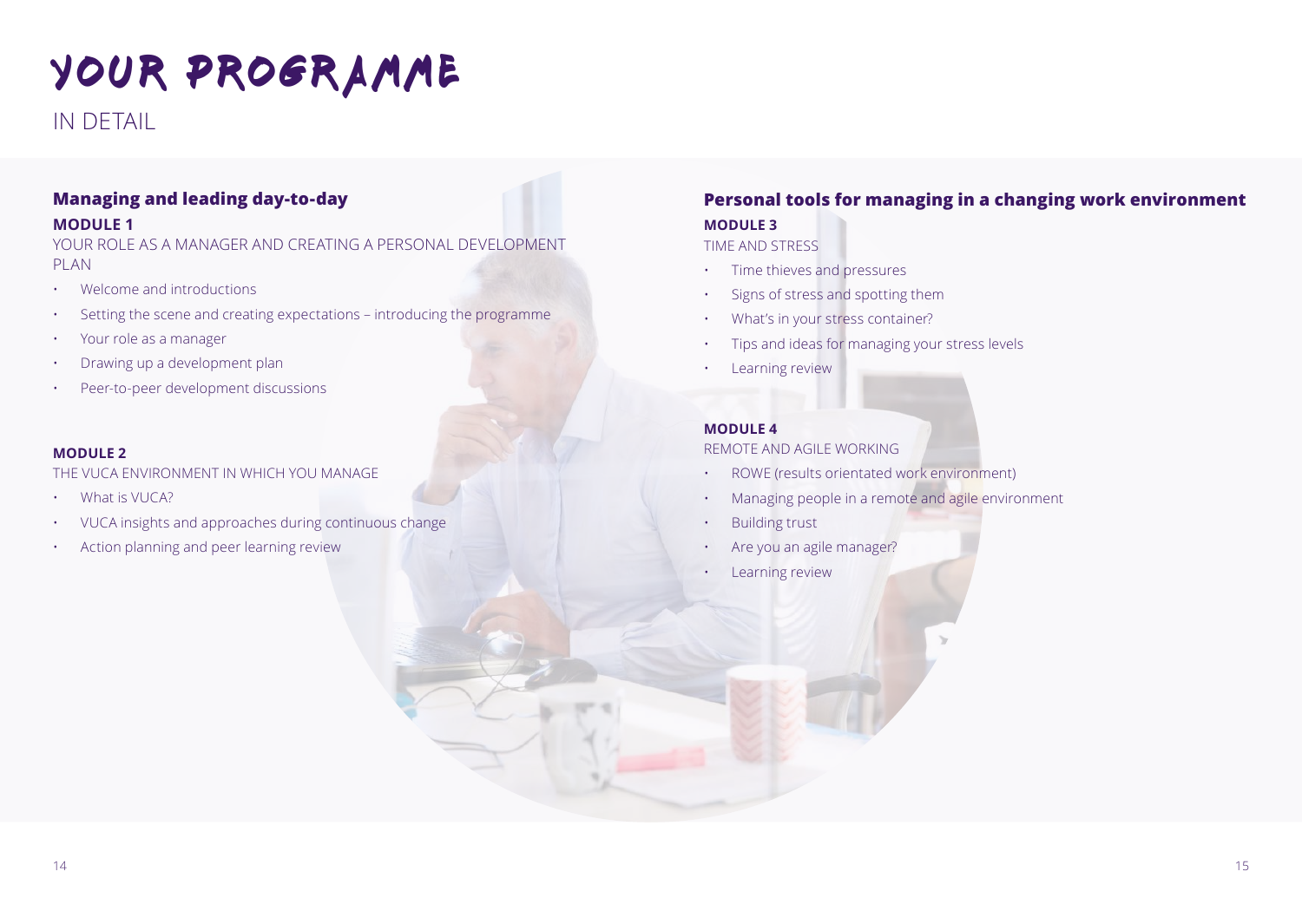### IN DETAIL

### **Improving performance**

#### **MODULE 5**

SUPPORTING AND DEVELOPING PEOPLE

- How do you learn?
- Creating effective development plans
- Holding great development and learning one-to-ones
- Practising with your peers
- Learning review

#### **MODULE 6**

#### ENABLING ACCOUNTABILITY AND RESPONSIBILITY

- The accountability ladder
- Having accountable team members who take responsibility
- DEAL a structured approach for holding an accountability discussion
- Peer practice using the DEAL framework
- Learning review

### **Honest conversations**

#### **MODULE 7**

HOLDING HONEST CONVERSATIONS: PROVIDING FEEDBACK, MANAGING CHALLENGING DISCUSSIONS AND DEALING WITH CONFLICT

- Your honest conversation challenges
- Building the relationship
- Providing and receiving feedback
- Dealing with challenging behaviours
- Listening and rapport
- The Emotional Bank Account
- 'Fierce conversations' dealing with conflict in a conversation
- Learning review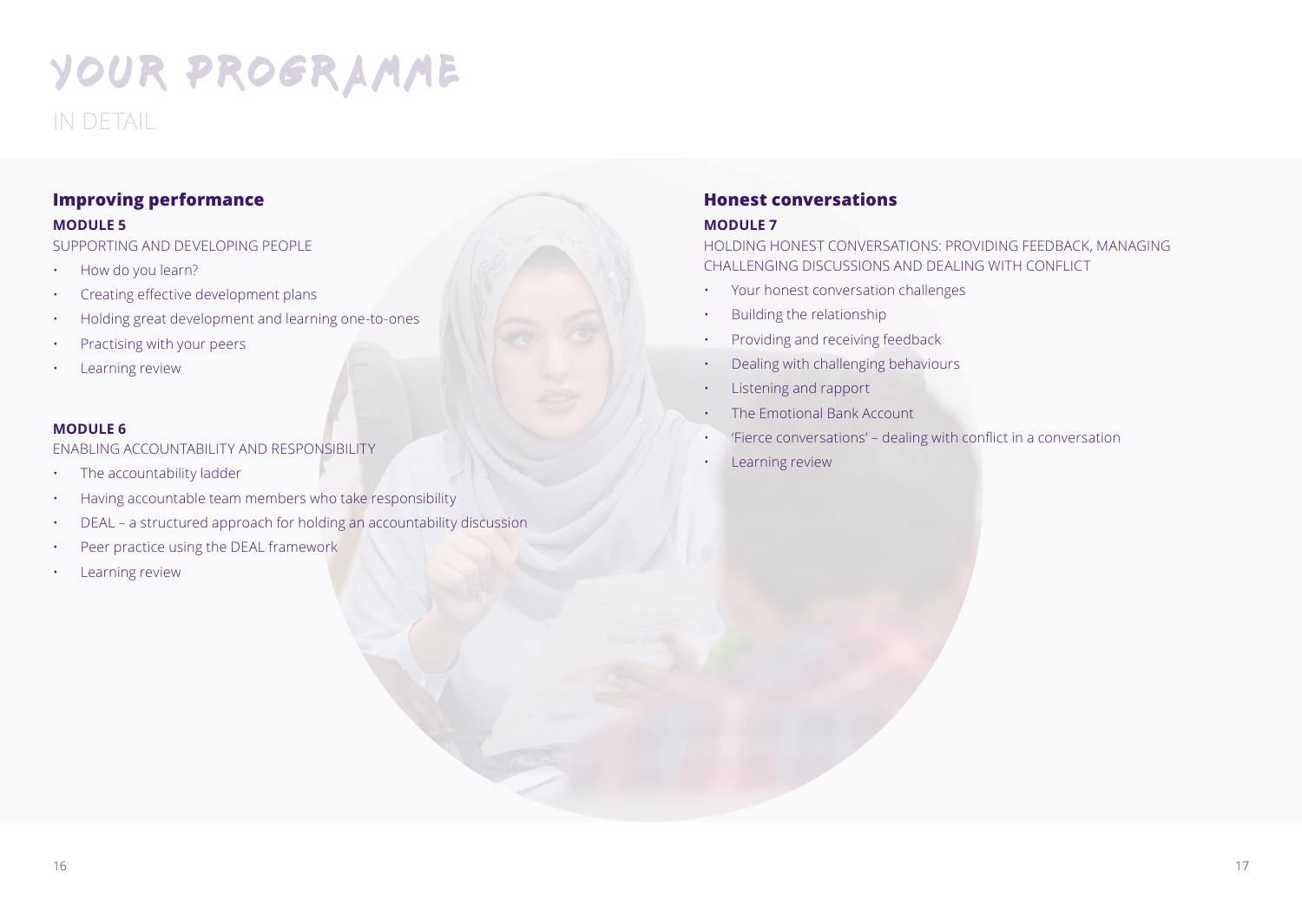IN DETAIL

### **Developing and implementing an enterprising approach MODULE 8**

DEVELOPING ENTREPRENEURIAL THINKING

- What is entrepreneurship?
- Types of innovation
- Benefits of entrepreneurship
- Challenge focused innovation
- Review and action planning

#### **MODULE 9**

CREATING A CULTURE OF ENTREPRENEURIAL THINKING AT WORK

- Practising entrepreneurial thinking tools and techniques
- Imaginative ways of using resources
- Review and action planning

### **Motivation and engagement for resilience MODULE 10**

BETTER MOTIVATION AT WORK

- Defining motivation
- Exploring some motivation thinking
- Skill or will?
- Drawing up a motivation plan for someone you manage
- Review and action planning

#### **MODULE 11**

#### MANAGING FOR ENGAGEMENT AND RESILIENCE

- What's your engagement and wellbeing challenge?
- Commitment v compliance
- The resilience gallery
- Activities that boost resilience and support wellbeing
- Learning review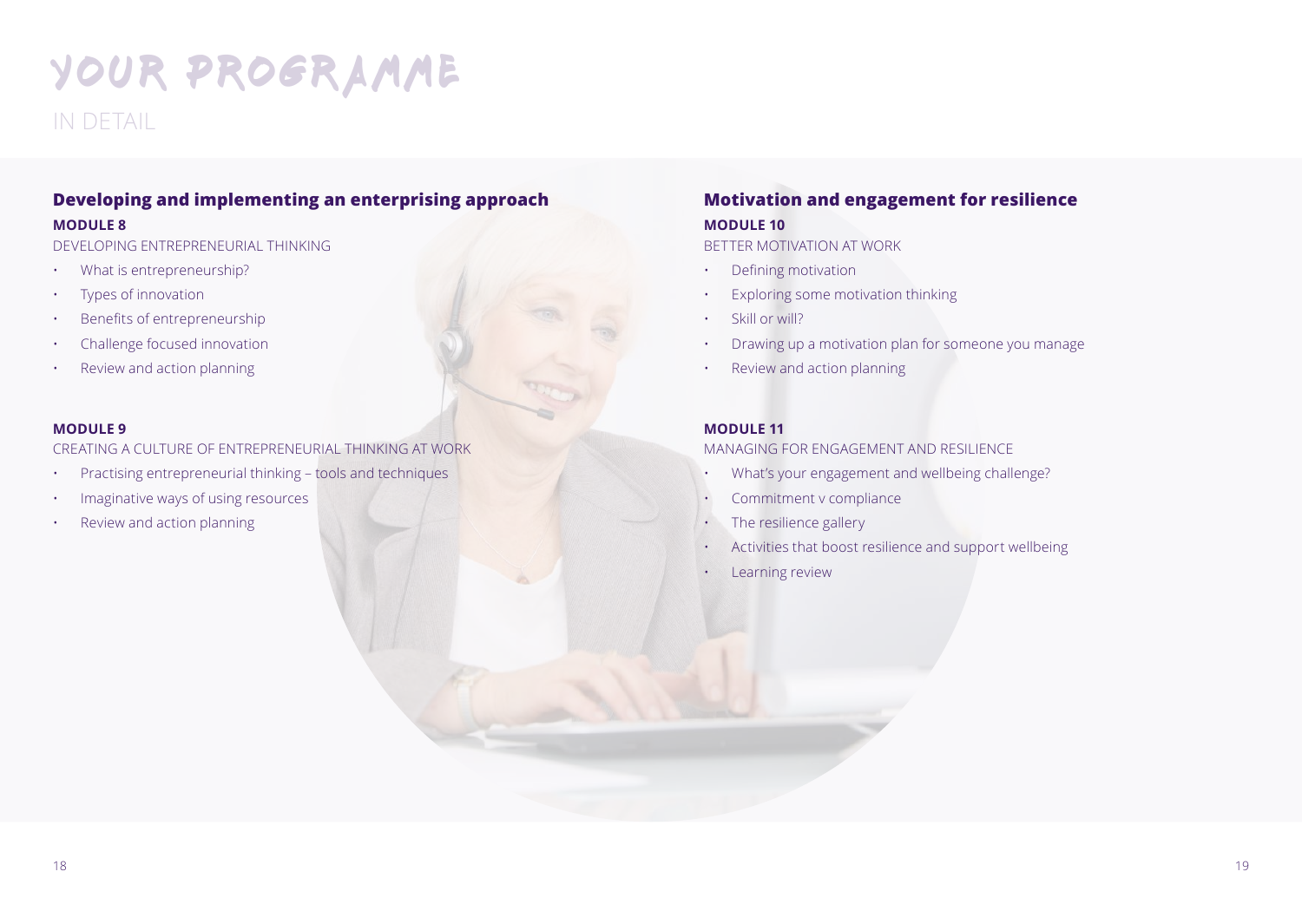### IN DETAIL

### **Managing and leading strategically MODULE 12**

#### COACHING SKILLS

- The core skills and behaviours for coaching
- The coaching spectrum (Downey)
- Coaching each other
- How you coach without giving the answers
- Learning review

#### **MODULE 13**

#### THE LEADER'S SHADOW

- The influence your values have on your style
- Your impact: the shadow of a leader
- It starts with me what I say, how I act, how I measure
- Learning review

### **Commercial skills MODULE 14**

#### COMMERCIAL AWARENESS IN THE PUBLIC SECTOR

- What is commercial thinking?
- Defining strategic commercial objectives
- Developing a strategic focus
- Defining customer targets
- The competitive marketplace
- Meeting stakeholder expectations
- Implementation systems, structures and processes
- Implementation people and culture
- Tools and checklists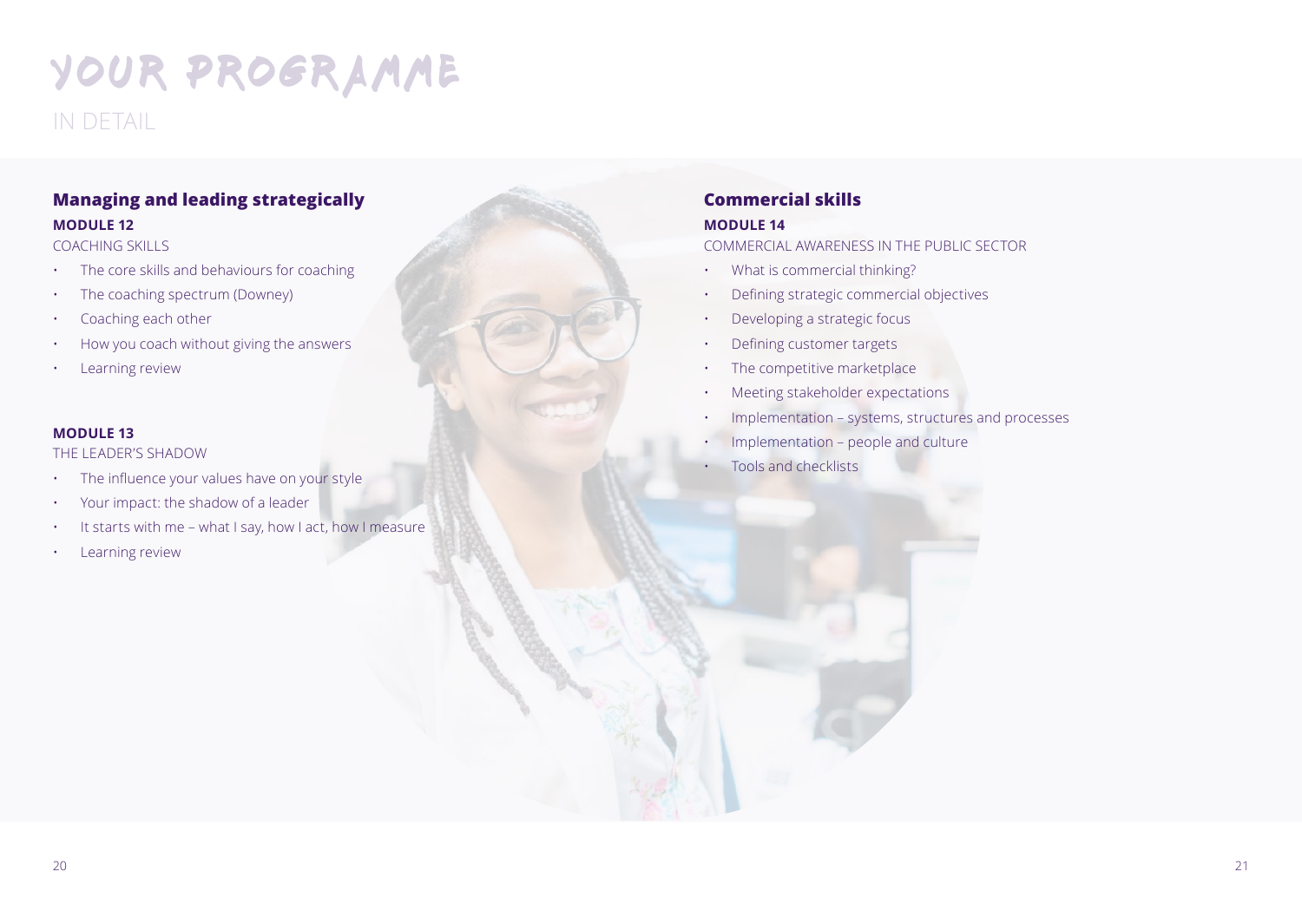## IN DETAIL

### **The political dimension and wrapping it all up**

#### **MODULE 15**

WORKING IN A POLITICAL ENVIRONMENT

- Communicating with elected members and understanding their motivations
- The political structure where you work
- Using the Member Officer Relationship Protocol
- Influencing skills and approaches
- Formulating an influencing plan

#### **MODULE 16**

PROGRAMME REVIEW

- Reviewing activities
- Personal, group and peer-led learning review of all the modules and personal learning
- $\cdot$  Call to action going forwards and my next steps
- Action planning and evaluation